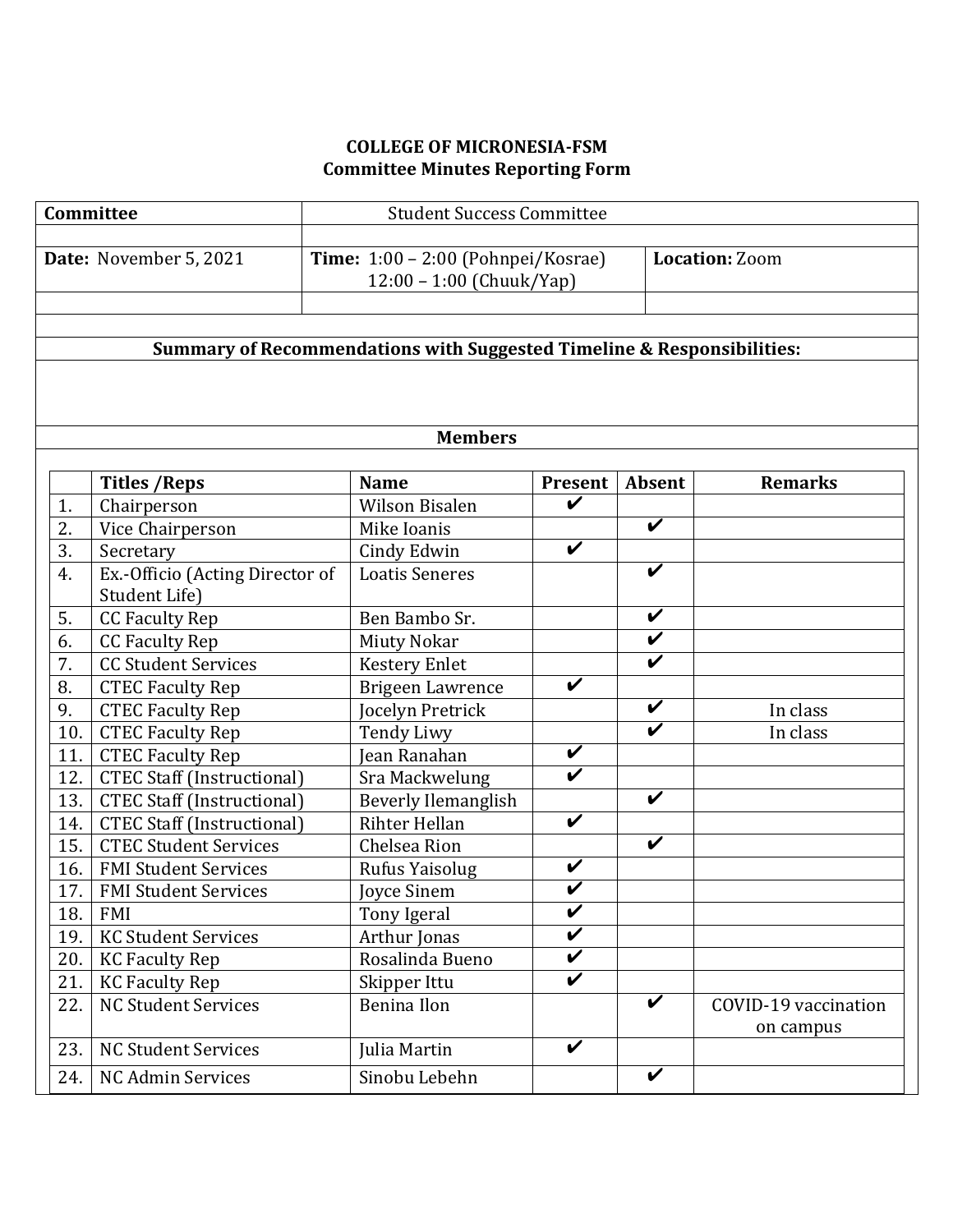| 25. | <b>NC Faculty</b>          | Jothy John           |   |   |          |
|-----|----------------------------|----------------------|---|---|----------|
| 26. | <b>NC Staff</b>            | <b>Francis Alex</b>  |   | V |          |
| 27. | NC Staff                   | Amy Santiago         |   | V |          |
| 28. | SBA Rep                    | <b>Genevy Wiggin</b> |   | V |          |
| 29. | SBA Rep                    | Kawika Duff          | V |   |          |
| 30. | <b>YC Student Services</b> | Cecilia Dibay        |   | V | On leave |
| 31. | <b>YC Staff</b>            | Susan Guarin         | V |   |          |
| 32. | <b>YC Faculty Rep</b>      | Lyte Chapap          | V |   |          |
|     |                            |                      |   |   |          |

## **Additional Attendees:**

#### **Agenda:**

- 1. Call to order; Moment of silence
- 2. Reading of Mission Statement
- 3. Roll call; Declaration of quorum
- 4. Review of agenda
- 5. Review Terms of Reference
- 6. Letter to VPIA with results from AY 2020-2021 survey
- 7. Miscellaneous
- 8. Next meeting
- 9. Adjournment

### **Agenda/Major Topics of Discussion:**

### **Call to order; Moment of Silence**

1. The chairman called the meeting to order at 1:05pm, followed by a moment of silence.

### **Reading of the Mission Statement**

2. The chairman read the mission statement.

### **Roll Call; Declaration of Quorum**

3. Quorum was declared.

#### **Review of agenda**

4. There were no additions or changes to the agenda.

### **Review Terms of Reference**

5. Discussion on section C. Membership: A couple of members expressed their interest in having at least one SBA officer from each campus instead of limiting it to three since we are student oriented. Another member shared that the last time we reviewed the Terms of Reference, it was agreed upon to have three student representatives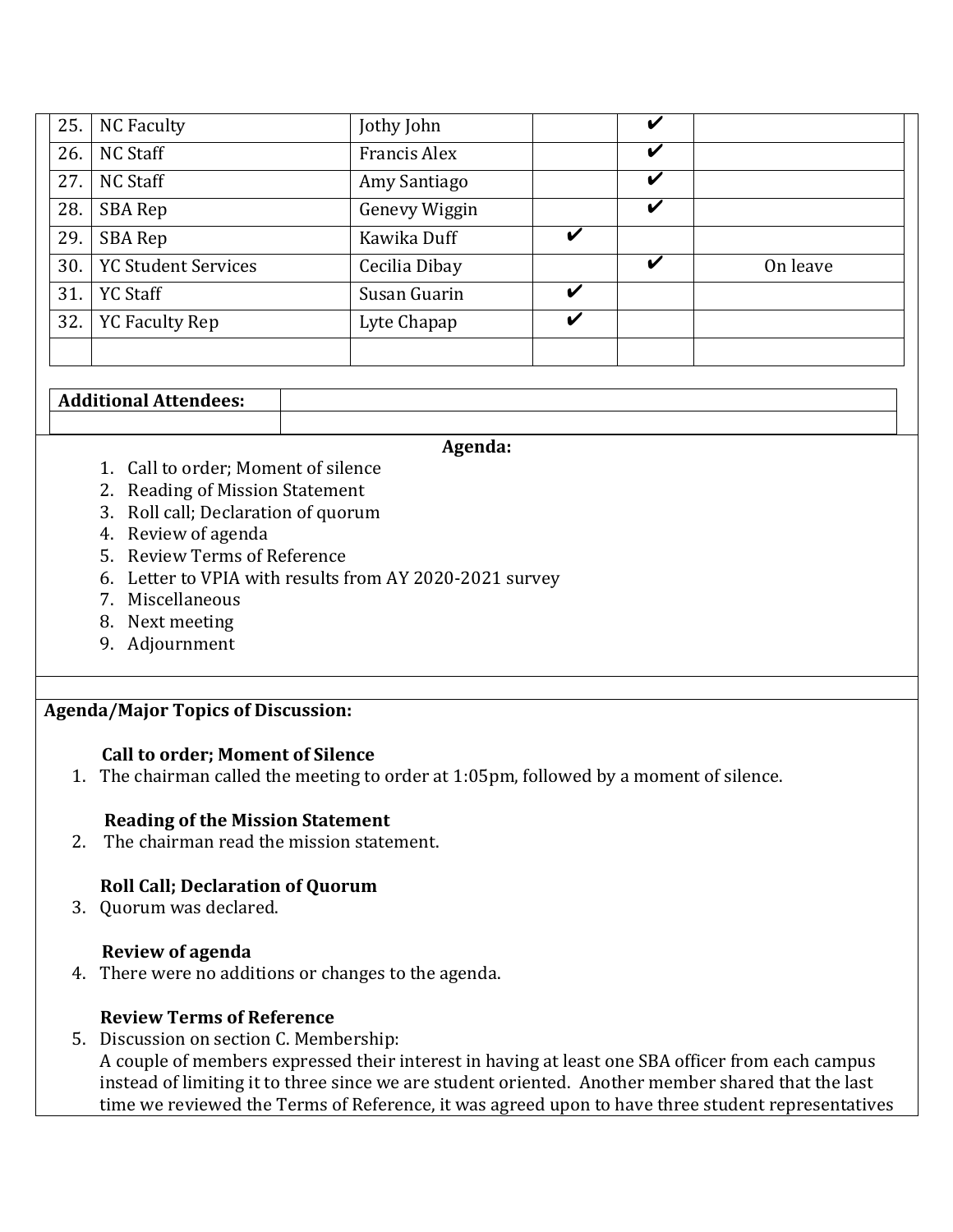since they were elected among the SBA Officers across the college, thus, could represent the students. All the SBA officers are assigned to different committees.

Discussion focused on whether or not to specify the number of faculty and staff representatives from each site since one state site this semester has a lot more representation. A concern that was raised is that National campus has more faculty and staff compared to the state sites so specifying a number may require a majority of their faculty and staff to be on this committee. Members in Kosrae and Yap are in favor of not specifying a number while FMI, CTEC and National campus would like to specify a number. This was tabled for the next meeting to give Chuuk campus time to think about this.

D. Organization No changes made.

E. Meetings and Voting No changes made.

F. Responsibilities No changes made.

The rest of the Terms of Reference were tabled for the next meeting in order to move on to the other agenda items.

### Letter to VPIA with results from AY 2019-2020 survey

6. The letter to VPIA with the results of the survey we created that was included in the 2020 Community College Survey on Student Engagement (CCSSE) was supposed to have been done at the end of last spring or summer but it was not so this is something we will need to work on. The survey was created to get feedback from students regarding advisors. This item was tabled for the next meeting in order to provide new members with more information.

### **Projects to tackle this academic vear**

7. A suggestion was made to table this item until we reviewed the results of the survey that was conducted AY 2019-2020. We may be able to get ideas from the survey on what we can work on this academic year.

### **Miscellaneous**

8. Due to technical difficulties, the chairman was not able to screen share what he had for this agenda item so it will be tabled for the next meeting.

### **Next meeting**

9. The next meeting will be December 3, 2021.

# **Adjournment**

10. Motion made and seconded to adjourn the meeting. The meeting ended at 1:53pm.